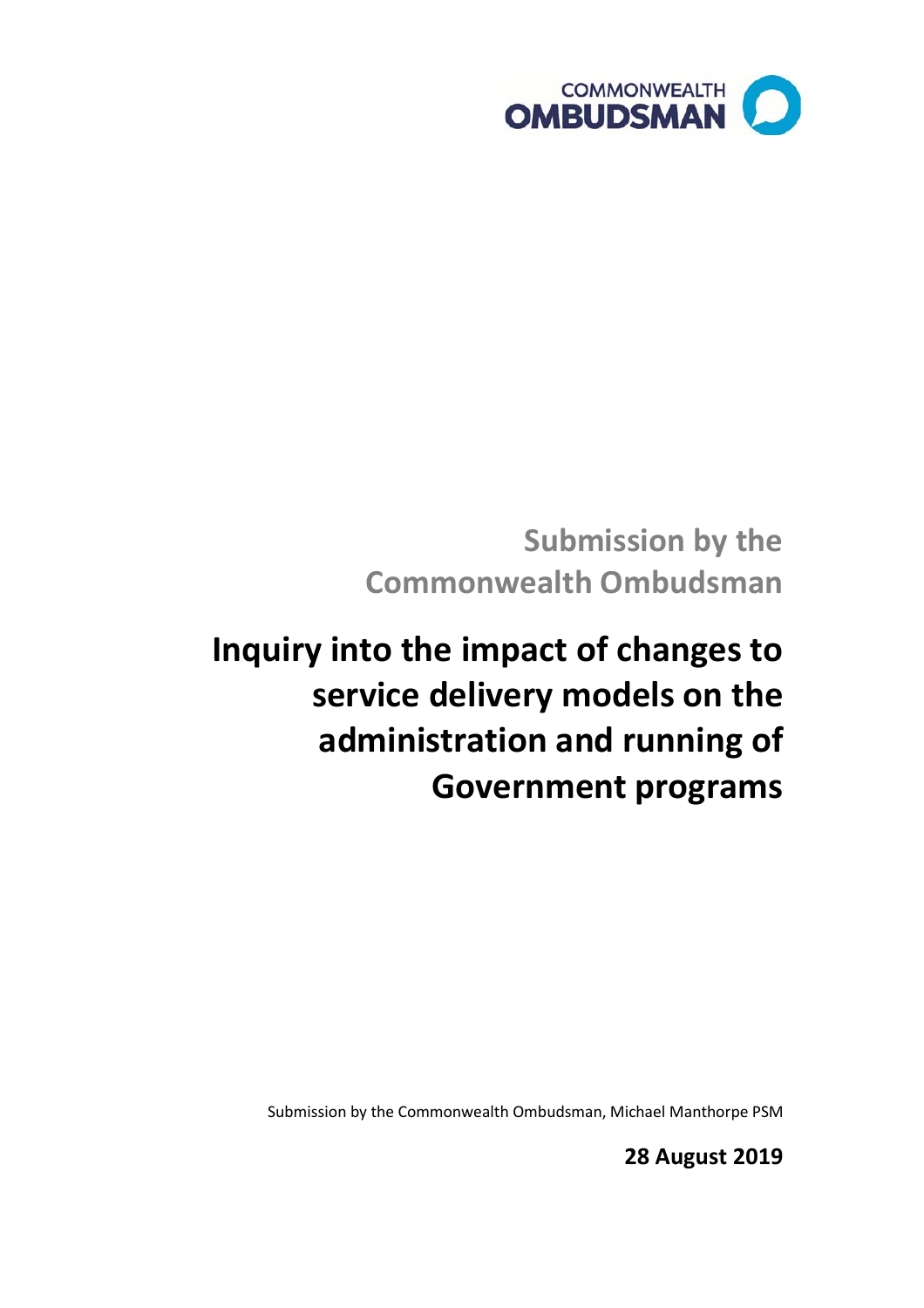## **Introduction and summary**

The Office of the Commonwealth Ombudsman received 18,748 complaints about Commonwealth Government agencies in 2018-19. Some of these were about programs administered directly by government agencies and some were about programs which have been outsourced. In our experience, the binary question of whether or not a program is outsourced does not necessarily provide insight into the quality of the administration of the program or the experience of the customer or client.

Our submission offers some insights on the principles which should be brought to bear in considering the design of government programs, whatever service delivery model is adopted. We have also included in this submission a discussion on principles we consider important for good digital service delivery and automated decision-making.

## **Background**

The purpose of the Office of the Commonwealth Ombudsman is to:

- provide assurance that the organisations we oversight act with integrity and treat people fairly
- influence systemic improvement in public administration in Australia and the region.

We seek to achieve our purpose through:

- correcting administrative deficiencies through independent review of complaints about Australian Government administrative action
- fostering good public administration that is accountable, lawful, fair, transparent and responsive
- assisting people to resolve complaints about government administrative action
- providing assurance that Commonwealth, State and Territory law enforcement, integrity and regulatory agencies are complying with statutory requirements and have sound administrative practices in relation to certain covert, intrusive and coercive powers.

In addition to resolving individual complaints, the Office monitors programs to identify systemic issues which raise concerns about public administration. We engage closely with agencies to improve service delivery, with a focus on how administration affects the most vulnerable members of the community. In addition to formal recommendations in published reports, the Office provides suggestions to agencies through mechanisms such as investigation closure letters and liaison activities.

## **Response to Terms of Reference**

#### **Complaint themes**

In 2018–19, the Office received 1,824 complaints about the Department of Home Affairs (Home Affairs) and its operational arm, the Australian Border Force. Of these, complaints relating to temporary, bridging and protection visas made up the largest category (606), followed by citizenship and permanent visas (602). Common issues raised by complainants include dissatisfaction with decisions or administrative processes relating to visa and citizenship applications (e.g. lost documents) and delays in processing times.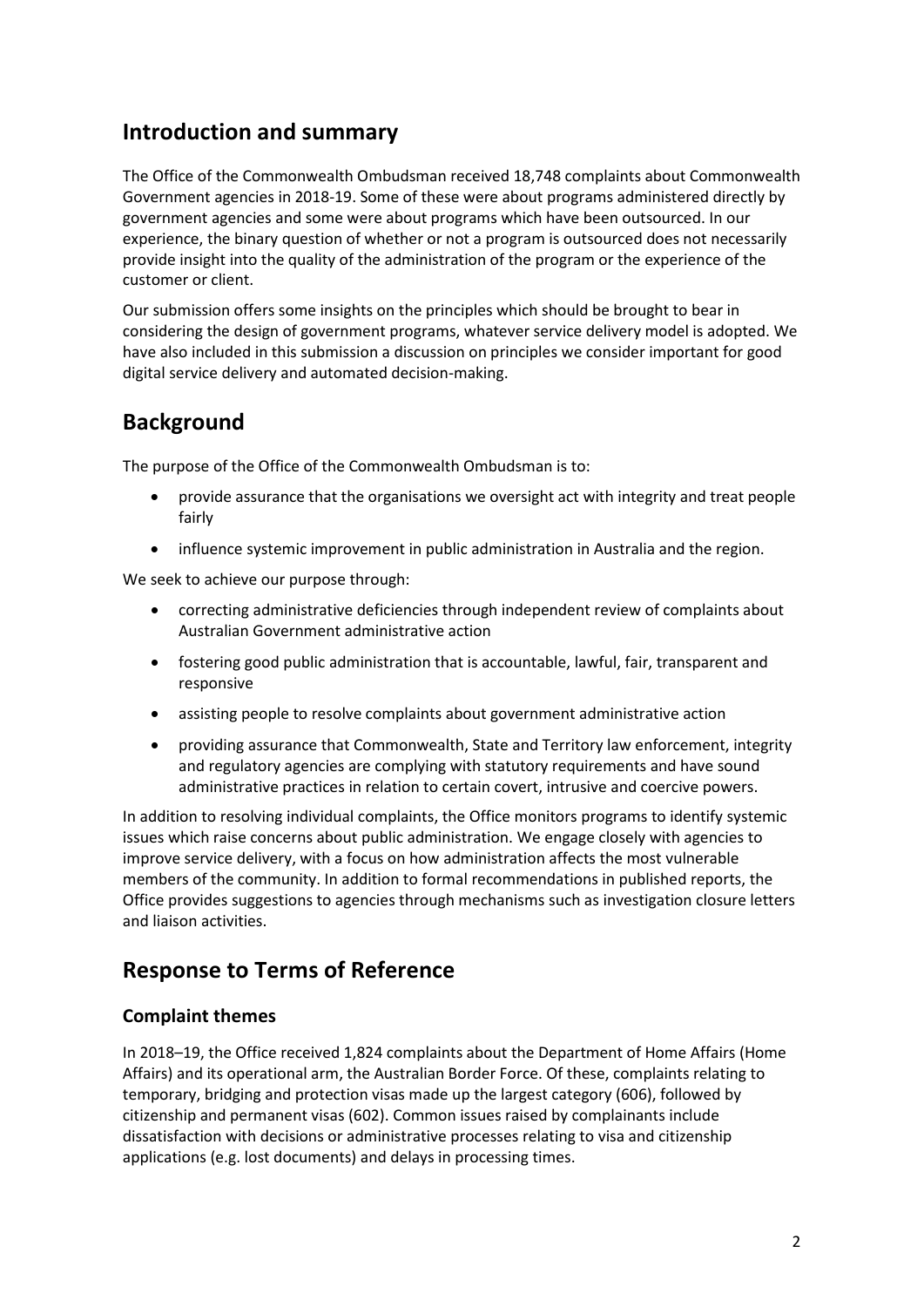In December 2017, the Office reported on the outcome of an own motion investigation into delays in processing of applications for Australian citizenship by conferral<sup>[1](#page-2-0)</sup>. This investigation made four recommendations to the department about the need to provide better guidance to support citizenship decision-making, as well as the need for the department to address capability issues that were affecting the management of the citizenship program.

In 2018–19, the Office received 11,653 complaints about the Department of Human Services (DHS), of which 10,300 related to Centrelink payments, programs and services. The Office has been closely monitoring the implementation of Centrelink's online compliance measures since they were introduced in July 2016. In April 2017 we published a report on *Centrelink's Automated Debt Raising and Recovery System[2](#page-2-1)* and in April 2019 we published a second report reviewing the implementation of recommendations from our first report<sup>[3](#page-2-2)</sup>. The April 2017 report found there were significant issues with the transparency, usability and fairness of the system, and that many of these problems could have been avoided by better project planning and stakeholder engagement. The follow-up report published in April 2019 identified four further recommendations regarding recovery fees, debt explanations and the information contained in letters.

In 2018–19, the Office received 1,711 complaints about the National Disability Insurance Agency (NDIA). The most common issues raised were about the NDIA's handling of reviews of plans and decisions. In May 2018, we published a report on the *Administration of reviews under the National Disability Insurance Scheme Act 2013[4](#page-2-3)* . The report made 20 recommendations aimed at improving review processes, communication with participants and review timeframes.

In 2018–19, the Office received 10 complaints about the Australian Government Security Vetting Agency (AGSVA). Common issues raised related to the time taken to process security clearance applications and dissatisfaction with the outcome of security clearance assessments.

One of the major themes emerging across all of the complaints we receive about Home Affairs, DHS and the NDIA is around delays. This represents between 20 per cent and 37 per cent of issues raised in complaints across those three agencies. Faced with such high complaints about delays, it is perhaps understandable that agencies may consider options around outsourcing and/or increased use of automated decision-making, as means of more efficiently delivering services. In our experience, people who complain to us are more concerned about the quality of the service they receive, rather than whether the service is delivered directly by an agency or by an outsourced service provider.

#### **The principles of good public administration**

In our view there are a number of principles which support good public administration. These principles apply irrespective of whether an agency is delivering a program or service directly or whether the programs are delivered through an outsourced arrangement. Importantly,

<span id="page-2-0"></span> $<sup>1</sup>$  A copy of this report is available at</sup>

[http://www.ombudsman.gov.au/\\_\\_data/assets/pdf\\_file/0032/78980/Citizenship-own-motion](http://www.ombudsman.gov.au/__data/assets/pdf_file/0032/78980/Citizenship-own-motion-investigation-report.pdf)[investigation-report.pdf](http://www.ombudsman.gov.au/__data/assets/pdf_file/0032/78980/Citizenship-own-motion-investigation-report.pdf)

<span id="page-2-1"></span> $2A$  copy of this report is available at

[http://www.ombudsman.gov.au/\\_\\_data/assets/pdf\\_file/0022/43528/Report-Centrelinks-automated-debt](http://www.ombudsman.gov.au/__data/assets/pdf_file/0022/43528/Report-Centrelinks-automated-debt-raising-and-recovery-system-April-2017.pdf)[raising-and-recovery-system-April-2017.pdf](http://www.ombudsman.gov.au/__data/assets/pdf_file/0022/43528/Report-Centrelinks-automated-debt-raising-and-recovery-system-April-2017.pdf)

<span id="page-2-2"></span> $3$  A copy of this report is available at

[http://www.ombudsman.gov.au/\\_\\_data/assets/pdf\\_file/0025/98314/April-2019-Centrelinks-Automated-](http://www.ombudsman.gov.au/__data/assets/pdf_file/0025/98314/April-2019-Centrelinks-Automated-Debt-Raising-and-Recovery-System.pdf)[Debt-Raising-and-Recovery-System.pdf](http://www.ombudsman.gov.au/__data/assets/pdf_file/0025/98314/April-2019-Centrelinks-Automated-Debt-Raising-and-Recovery-System.pdf)

<span id="page-2-3"></span><sup>4</sup> A copy of this report is available at

[http://www.ombudsman.gov.au/\\_\\_data/assets/pdf\\_file/0029/83981/NDIS-NDIA-Final-report-on](http://www.ombudsman.gov.au/__data/assets/pdf_file/0029/83981/NDIS-NDIA-Final-report-on-administration-of-reviews-under-the-Act.pdf)[administration-of-reviews-under-the-Act.pdf](http://www.ombudsman.gov.au/__data/assets/pdf_file/0029/83981/NDIS-NDIA-Final-report-on-administration-of-reviews-under-the-Act.pdf)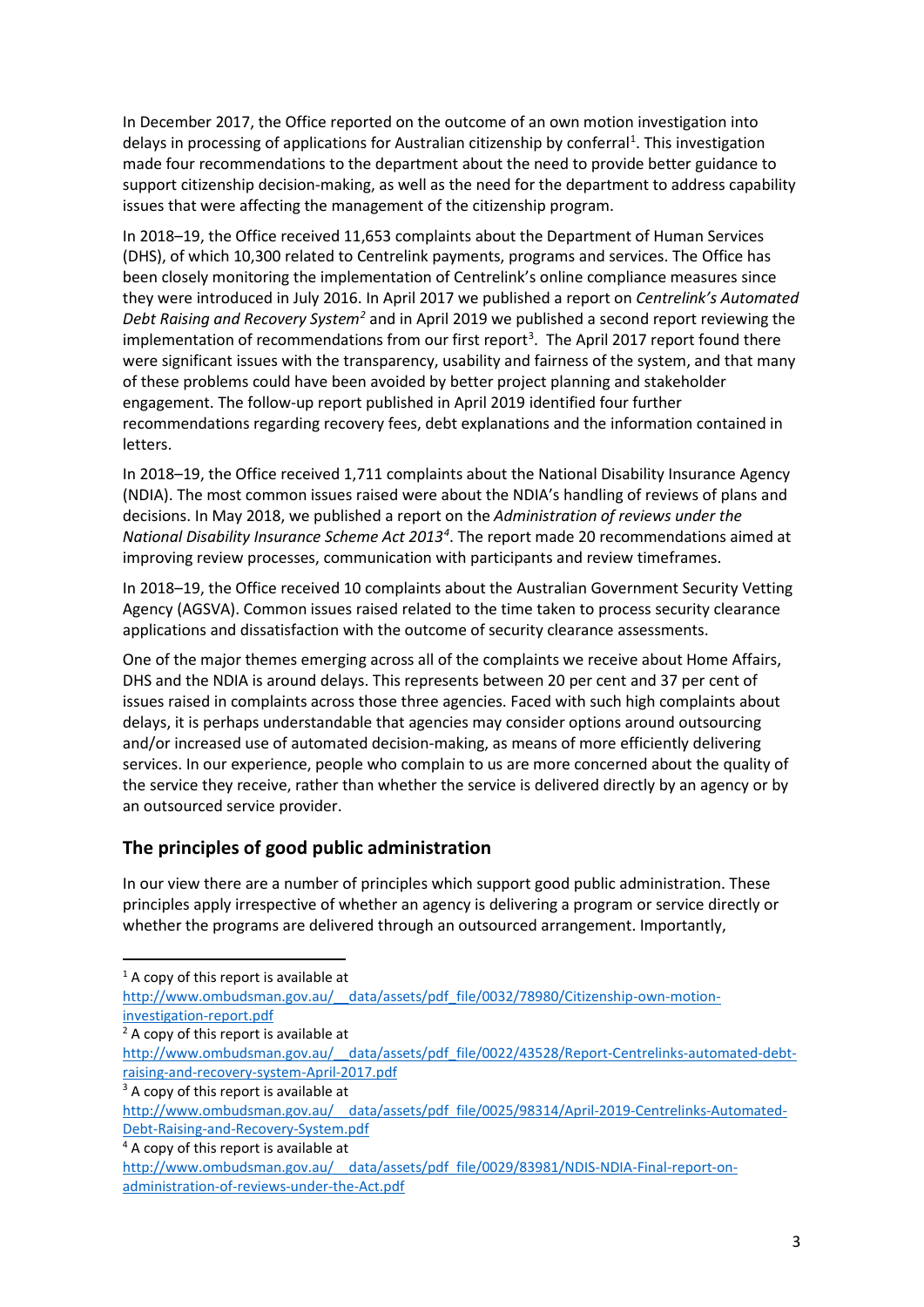government agencies remain responsible for the quality of programs delivered under outsourced arrangements, and should have effective controls in place to monitor and report on these arrangements. Generally, where a government agency outsources program delivery, the administrative actions of the external provider are also subject to oversight from our Office.

The following are principles of good public administration. These principles are not exhaustive and reflect that government programs or services should be designed to support the participation of the customer or client.

- Lawfulness—decisions about access to government programs should be lawful and supported by relevant legislation and/or administrative guidelines.
- Fairness—people accessing government programs should be treated fairly, impartially and with respect. Decisions should be based on facts and evidence. People should be able to complain about their experience and to seek a review of any adverse decision.
- Transparency—information about the program, including information about eligibility and application, complaint and review processes should be publicly available. People should receive information about administrative decisions which affect them, with a clear explanation of the basis for the decision and any review or appeal rights.
- Accessibility—information about government programs should be easily accessible and available in a variety of formats. Programs and services should also be accessible, with no hidden or unintended barriers to participation if eligibility criteria are met.
- Responsiveness—individuals seeking to access a government program should have their application acknowledged and have access to information about the progress of their application.
- Efficiency—administrative decisions should be taken in a timely manner. Where possible, agencies should publish timeliness performance indicators or average waiting times for different services.
- Vulnerability—people who are particularly vulnerable or experience barriers to accessing services should be actively supported to access government programs. Care should be taken in designing programs to ensure vulnerable people are not left behind by changes in technology, particularly where programs are scaled up quickly.

If contracting out of a service is being considered, there are further risks and issues that also need to be considered. A non-exhaustive list would include:

- Whether there is a viable "market" of providers in existence to deliver the service in the target locations, for the target group, and at the level of quality anticipated; and if not, how the services might be provided or how the market might be developed.
- The need to ensure rigorous, timely procurement processes are built into the planning phase, including among other things a focus on achieving value for money.
- The need to ensure that "perverse incentives" are not built into the contracts that result in services not meeting the policy intent or the needs of citizens.
- The need for effective contract management and monitoring of provider performance; balanced with the imperative not to micro-manage providers to such an extent that desirable innovation, flexibility and local adaptation are stifled.
- Care is also needed to consider the extent to which external providers are given decision making powers that might more appropriately reside directly with Government.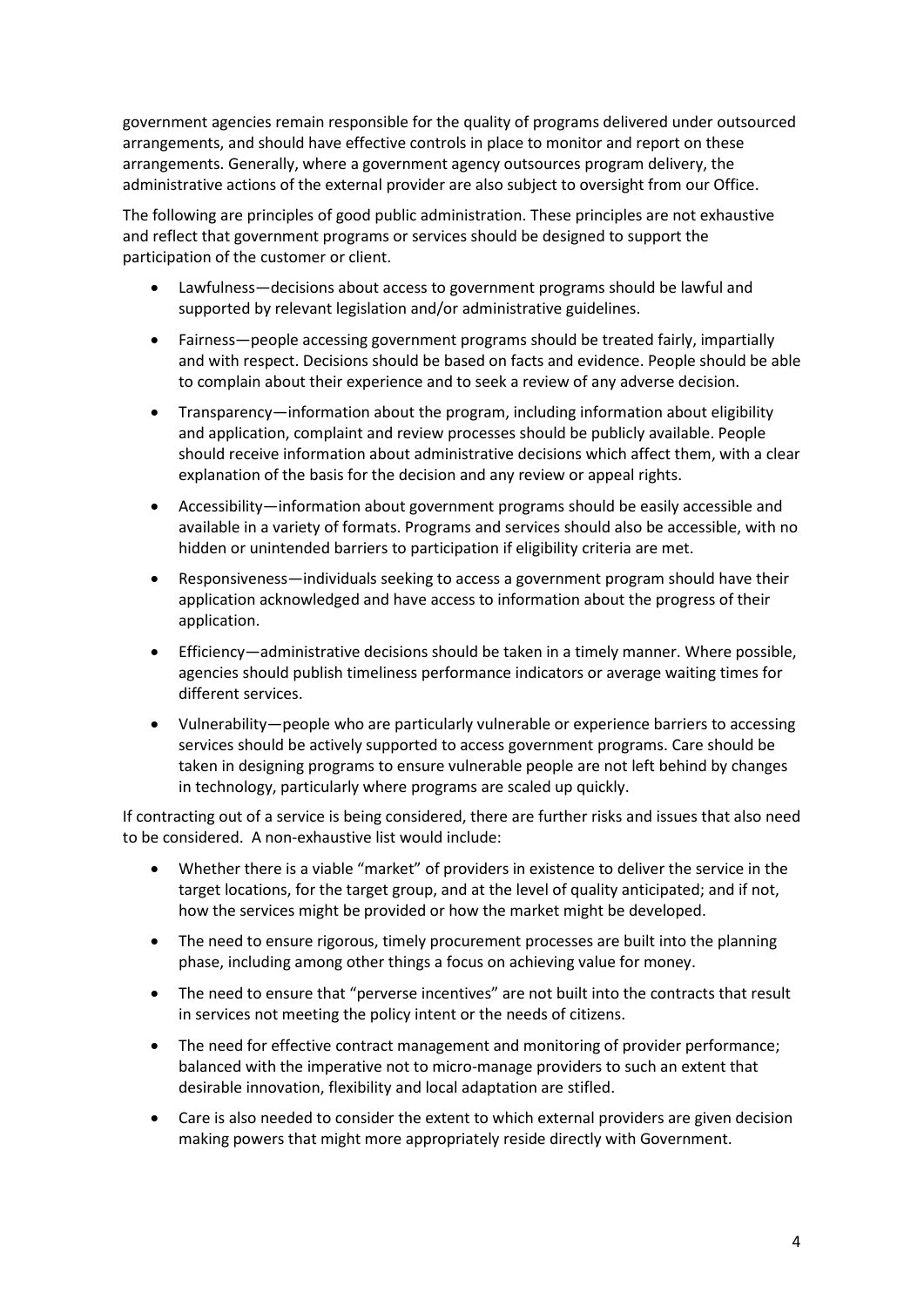### **The principles of good digital service delivery**

Australian government agencies are increasingly relying on technology in the administration of government programs as part of the Australian Government's digital transformation agenda, including the use of automation in fraud and debt investigation, recovery and prevention. The Digital Service Standards, developed by the Digital Transformation Agency, provide 13 best practice principles for agencies to follow in designing and delivering government services, including understanding user needs, having agile and user-centred processes, security, accessibility, and ensuring the availability of other service delivery channels.

The best practice criteria outlined in the Digital Service Standards are also reflected in the key lessons identified from our Office's own motion investigation into the debt raising and recovery system administered by DHS. These lessons include the importance of:

- effective and high-quality communication with users, particularly the initial communication, which needs to outline what is required from the user and the information they will need to provide to successfully navigate the digital system
- the design of the online platform, ensuring that it is clearly providing prompts for information and warnings about consequences
- systems transparency and accountability
- user support, including consideration of the complexity of systems relative to users and the availability of alternative channels and access.

Our view is that digital systems should have the user experience at the core of their design, with extensive user-testing conducted and continually evaluated during the development stages. The perspectives of external stakeholders, including those of oversight bodies, should also be sought in the design and development stages as a means of addressing and mitigating risks to implementation.

#### **Automated decision-making systems**

The lessons and principles for digital service delivery can be applied to understanding how automated administrative decision-making systems can be better designed, implemented and enhanced.

The Office notes the increasing use of automated systems and digital service delivery platforms present significant opportunities to achieve:

- better service delivery outcomes, including better interaction with government and more effective, targeted and timely assistance to those who need it
- savings arising from the effective use and deployment of automated systems, particularly with regard to high volume and relatively simple transactions and services
- more accurate, consistent and transparent decision-making where automated systems are appropriately designed, governed, targeted and administered.

The Office considers there are five different layers of complexity to the ways in which automated systems are currently being used for administrative purposes:

- systems that receive information through an online function or portal, such as a web form that enables a person to enter their information and their contact details for further action by staff
- systems that direct the person to the most effective area for their query to be addressed, capturing information and using specific keywords to direct the query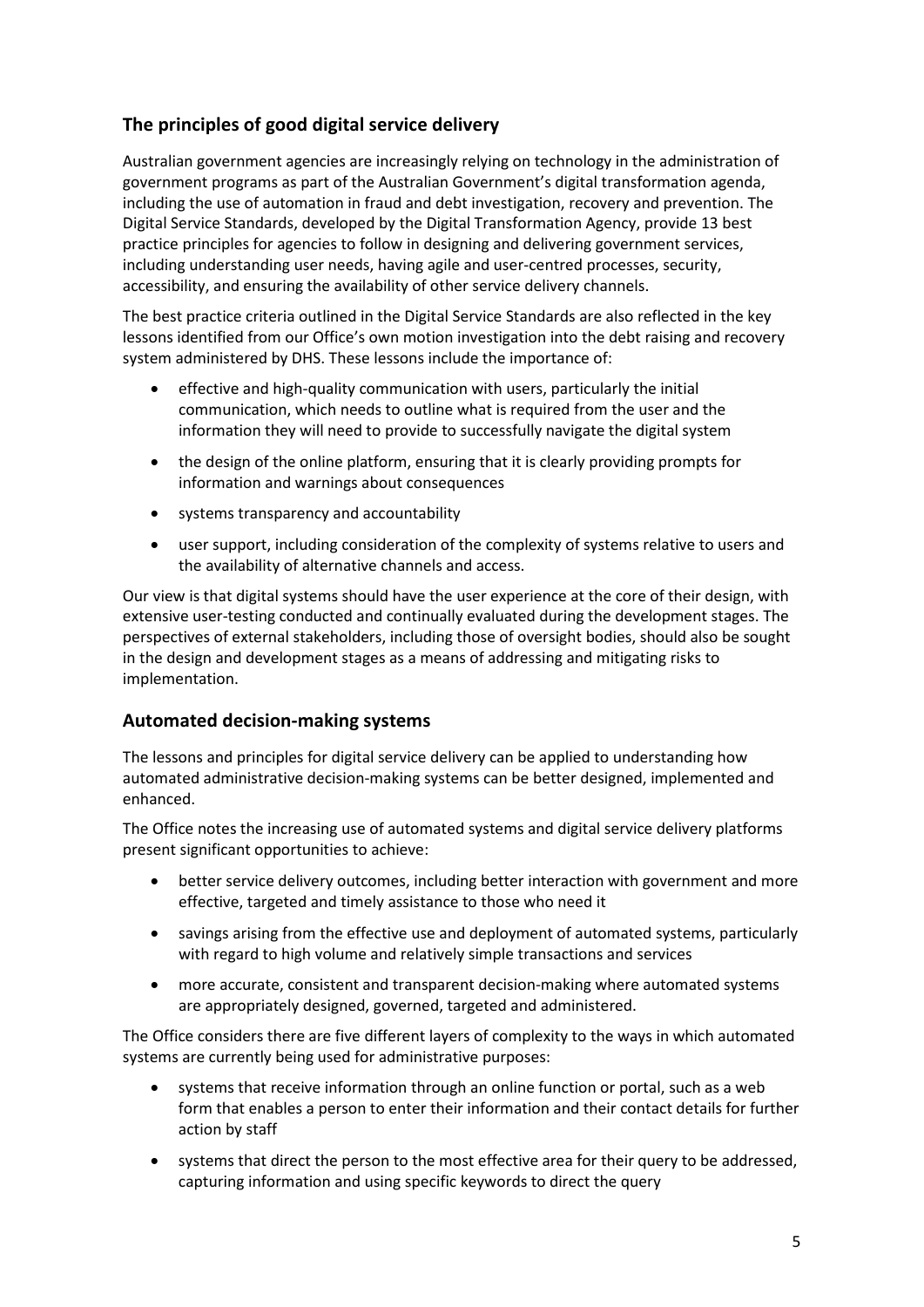- automated systems to guide a decision-maker by taking them through the relevant facts, legislation and policy, also closing off irrelevant paths as they go
- automated decision-making with the system receiving the data and then applying a set of rules to come up with an outcome which is then communicated to the person affected
- machine intelligence (or machine learning), including machines able to learn from their interactions with people and the environment, and intelligent systems that can analyse the conversations users have with chatbots to anticipate questions and improve services in a dynamic and responsive way, such as currently used by DHS.

We note there is much current discussion, and rapid emergence of technology, in the area of artificial intelligence. This brings with it the potential that machines can apply learnings in new ways based on data that the machine has accessed without human intervention. Considerable care will be needed in deploying artificial learning to administrative decision making to ensure that the underlying laws and rules pertaining to government services are upheld and to avoid unintended or unconscious bias becoming manifest in the decision making.

The interest of the Office in the development and deployment of automated systems is to provide assurance that administration is procedurally fair, accessible, transparent and accountable, and that the needs of vulnerable users are addressed. In particular, the Office is focussed on:

- the importance of having adequate safeguards in automated decision-making, particularly in decision-making involving discretion
- how automated decision-making and digital service delivery affects the quality of decision-making and accessibility of services for vulnerable people.

Automated decision-making is better suited to those processes that have clear and objective criteria with limited scope for discretionary elements. Decision-making that involves the exercise of judgement or statutory discretions are generally not suitable for automation. An assessment of fraud, for example, is unlikely to be fully automatable if it requires a judgement about a person's state of mind at a particular point in time. Any system that automates a discretion may also be exposed to future legal challenges.

#### **The importance of effective complaint handling for good service delivery**

Regardless of what model is used to deliver government programs or services, or by what means decisions in relation to those services are made, it is imperative for good service delivery that decisions are supported by an effective complaint handling process.

A strong complaint handling system is an integral part of an agency's performance management and measurement of customer satisfaction. Well managed complaints can:

- improve trust with customers and the perceived integrity of agencies
- lead to better services for customers
- identify systemic issues or areas for improvement within agencies.

An important aspect of the role of our Office is to assist in building complaint-handling capacity across the Australian Public Service (APS). We do this in a number of ways.

The Office has developed mechanisms ('feedback loops') with some agencies to provide assurance that when we refer complaints back to an agency to resolve, the complaint will be handled appropriately.